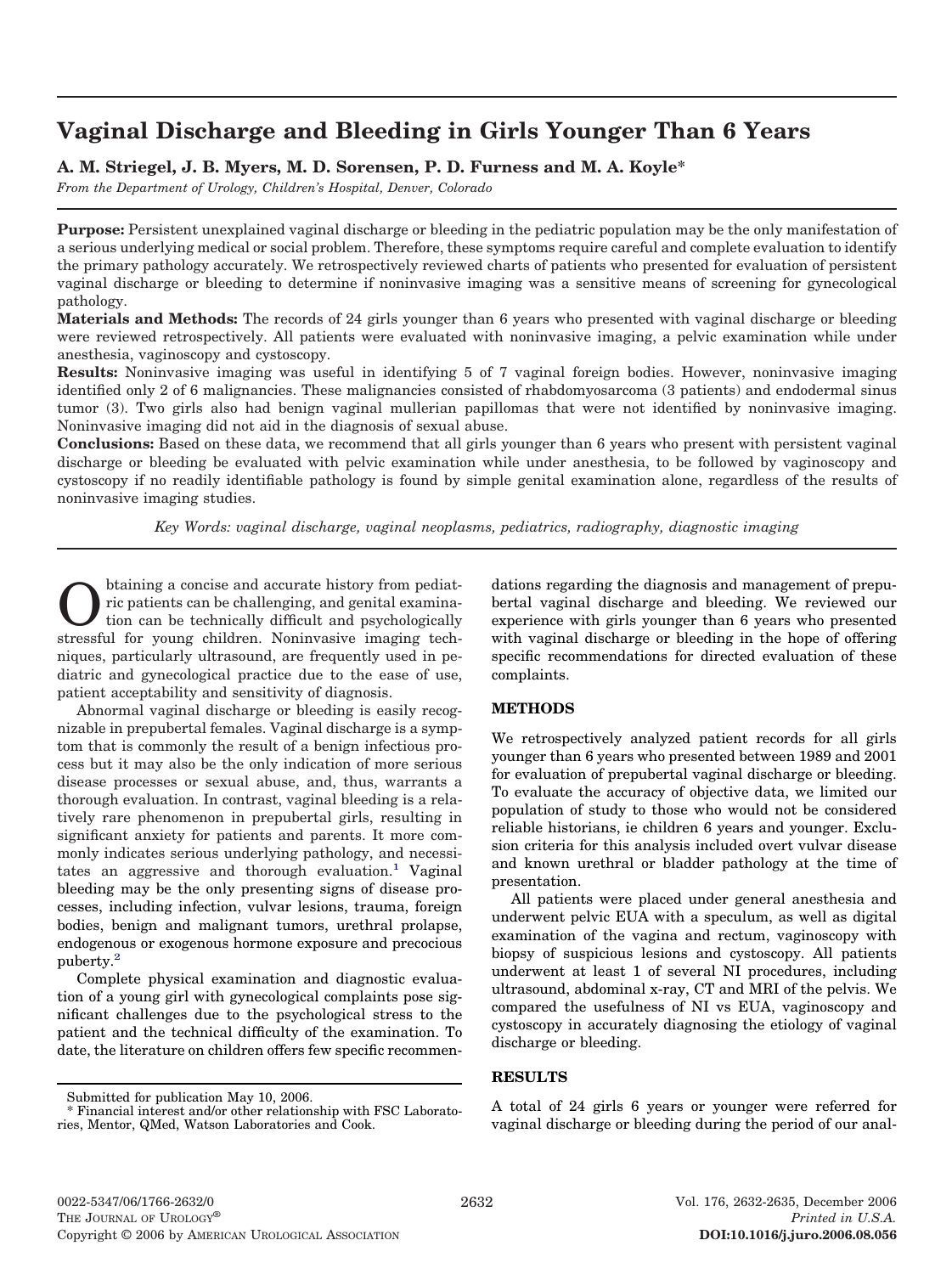ysis. Patient age ranged from 6 months to 5.5 years (mean 3.2 years). Before referral to our center all patients were evaluated by primary care physicians. A total of 11 girls presented with abnormal vaginal discharge of a highly variable duration. All 11 patients had been treated unsuccessfully with at least 1 course of antibiotics before referral. We also evaluated 13 girls with vaginal bleeding with or without associated discharge. These patients were all referred by their primary care physicians within 6 weeks of the onset of symptoms. Of these 13 patients 3 (23%) had been treated initially with a course of antibiotics without success. The majority of patients were referred with an ultrasound or had undergone one before pelvic EUA, vaginoscopy and cystoscopy.

Of the 11 girls with isolated vaginal discharge 5 (45%) had foreign bodies in the vaginal vault, and 2 (18%) had evidence of sexual abuse. The remaining 4 patients (36%) had no identifiable cause of discharge (table 1).

Of the 13 girls who presented with vaginal bleeding 2 (15%) were observed to have foreign bodies. Six patients (46%) had vaginal malignancies, with 3 (23%) having embryonal rhabdomyosarcomas and 3 (23%) having vaginal endodermal sinus tumors. Two patients (15%) had benign mullerian papillomas. The masses found in this group varied in size from 1 to 4 cm. In addition, 2 patients (15%) had evidence of sexual abuse and 1 had bleeding of indeterminate etiology (table 1).

Overall, in both populations studied a diagnosis was made by pelvic EUA, vaginoscopy and cystoscopy in 19 of 24 cases (79%). The remaining 5 patients in the cohort (21%), who were studied in a similar manner, had no etiology identified.

In girls with vaginal discharge due to a foreign body NI studies suggested the diagnosis in 4 of 5 patients, for a sensitivity of 80%. In patients with vaginal bleeding and a foreign body NI diagnosed 1 of 2, for a sensitivity of 50%. Overall, in patients with a foreign body the sensitivity of NI was 71% (table 2).

Among the girls with vaginal bleeding only 2 of 6 malignant tumors were identified by NI studies, for a sensitivity of 33%. In both cases of mullerian papilloma imaging studies were negative. In patients with vaginal bleeding who had identifiable pathology during pelvic EUA, vaginoscopy and cystoscopy NI had an overall sensitivity of 25%. In all patients with identifiable pathology found on pelvic EUA, vaginoscopy and cystoscopy the sensitivity of NI was 37% (7 of 19, table 2).

| TABLE 1. <i>Etiology of vaginal discharge and bleeding in girls</i><br>younger than 6 years as determined by EUA |                |  |
|------------------------------------------------------------------------------------------------------------------|----------------|--|
| Symptom                                                                                                          | No. pts $(\%)$ |  |
| Vaginal discharge (11 pts):                                                                                      |                |  |
| Foreign body                                                                                                     | 5(45)          |  |
| Sexual abuse                                                                                                     | 2(18)          |  |
| Unknown diagnosis                                                                                                | 4(36)          |  |
| Vaginal bleeding (13 pts):                                                                                       |                |  |
| Rhabdomyosarcoma                                                                                                 | 3(23)          |  |
| EST/yolk sac tumor                                                                                               | 3(23)          |  |
| Mullerian papilloma                                                                                              | 2(15)          |  |
| Foreign body                                                                                                     | 2(15)          |  |
| Sexual abuse                                                                                                     | 2(15)          |  |
| Estrogen withdrawal                                                                                              | (8)            |  |

| TABLE 2. Diagnostic sensitivity of noninvasive imaging in girls<br>younger than 6 years with identifiable pathology by EUA |                                   |                                  |                       |
|----------------------------------------------------------------------------------------------------------------------------|-----------------------------------|----------------------------------|-----------------------|
| Symptom                                                                                                                    | No. Cases<br>Identified<br>by EUA | No. Cases<br>Identified<br>by NI | NI Sensitivity $(\%)$ |
| Vaginal discharge:                                                                                                         |                                   |                                  |                       |
| Foreign body                                                                                                               | 5                                 |                                  | 80                    |
| Sexual abuse                                                                                                               | 2                                 |                                  |                       |
| Total                                                                                                                      | 7                                 |                                  | 57                    |
| Vaginal bleeding:                                                                                                          |                                   |                                  |                       |
| Rhabdomyosarcoma                                                                                                           | 3                                 |                                  | 33                    |
| Endodermal sinus tumor                                                                                                     | 3                                 |                                  | 33                    |
| Mullerian papilloma                                                                                                        | 2                                 |                                  | $\Omega$              |
| Foreign body                                                                                                               | 2                                 |                                  | 50                    |
| Sexual abuse                                                                                                               | 2                                 |                                  |                       |
| Total                                                                                                                      | 12                                | 3                                | 25                    |
| All cases                                                                                                                  | 19                                |                                  | 37                    |

#### **DISCUSSION**

The prepubertal vagina differs from that in a woman of reproductive age, in that the prepubertal vaginal mucosa has a neutral pH and lacks antibodies to protect it from infection. In addition, the prepubertal vagina is short (3 to 4 cm), the labia minora are small and labial fat pads are not present to offer physical barriers to infection. These factors, in addition to the close proximity of the vagina to the rectum, put young females at increased risk for vulvovaginitis and urinary tract infection.<sup>3</sup> Isolated abnormal vaginal discharge is the most common gynecological problem in premenarchal girls, and vulvovaginitis accounts for approximately 70% of all gynecological complaints in this age group[.4](#page-3-0)

In the 11 girls presenting with abnormal vaginal discharge without bleeding the most common cause identified was a foreign body within the vaginal vault (45%). This etiology was also identified in 15% of girls who presented with vaginal bleeding. Paradise and Willis reported that 4% of all girls with any genital complaint will have a foreign body present, while the cause in 18% of patients with vaginal discharge and 50% of those with vaginal bleeding will be a foreign body.<sup>5</sup> The accurate diagnosis of this problem can be difficult, since children often do not acknowledge introduction of a foreign body into the vagina, or are too young to communicate an accurate history. Items placed in the vagina are commonly small and include wads of toilet tissue in up to 78% of cases, pen tops, safety pins, cotton tipped swabs and small toys.<sup>6</sup> Rectal examination often does not aid in the diagnosis of small foreign bodies, but larger ones may be palpated and coaxed out of the vagina in this manner. As in others studies[,7](#page-3-0) our findings indicate that the overall sensitivity of NI in identifying a foreign body in the vagina is not high enough to recommend it as a definitive diagnostic modality.

Compared to other studies, $5$  the high number of patients in our series with a foreign body causing the persistent vaginal discharge was likely secondary to referral bias. Our cohort consisted of patients who had been referred after antibiotics had failed to resolve the symptoms. Given that the overall sensitivity of NI for identifying foreign bodies in the vagina was only 71%, pelvic EUA with vaginoscopy may be considered the primary diagnostic and therapeutic method of choice. All foreign bodies in our study were identified and removed successfully with pelvic EUA and vaginoscopy.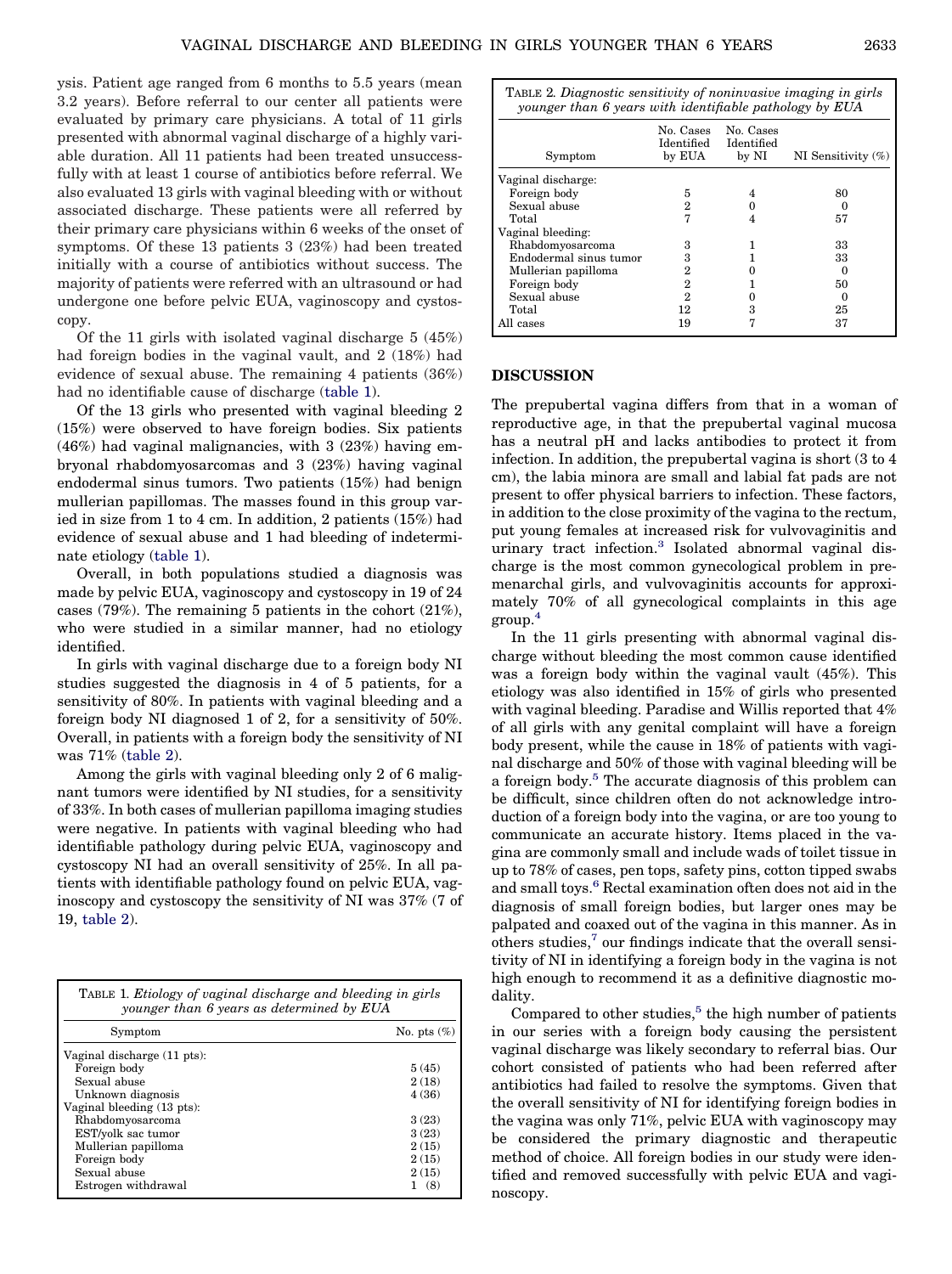Two patients who presented with vaginal discharge and 2 who presented with vaginal bleeding had evidence of sexual abuse on EUA (17% of all patients). Identification of physical signs consistent with sexual abuse is a challenging task, due to a high degree of variability in presentation and the possibility of additional emotional and psychological harm to the young patient during the examination. Genital findings consistent with sexual abuse have been well described in the literature, and include laceration of the vagina, vaginal discharge and bleeding.<sup>8</sup> In addition to the known association of Chlamydia and Neisseria gonorrhea infections with sexual contact, vaginal discharge and nonspecific vaginitis caused by Gardnerella vaginalis are associated with a history of vaginal penetration in prepubertal girls.<sup>9</sup> Development of any new vaginal discharge in a child should suggest possible sexual abuse and prompt a thorough evaluation, including a detailed history, complete genital examination and microbiological culture of any vaginal discharge. Based on our experience, pelvic EUA and vaginoscopy are highly sensitive and minimally traumatic means of assessing suspected sexual abuse in young girls.

In the neonatal period vaginal bleeding can occur in up to 10% of normal female infants, due to maternal estrogen withdrawal. However, any vaginal bleeding occurring after age 10 days is not considered physiological, and further investigation is necessary to rule out tumor or other pathological process.<sup>10</sup> In our series malignant tumors were the predominant cause of vaginal bleeding. Six children (46%) had vaginal malignancies, with 3 (23%) having rhabdomyosarcomas and 3 (23%) having endodermal sinus tumors. These findings correspond with a previous retrospective analysis of premenarchal vaginal bleeding in 52 girls 7 months to 10 years old, which showed the most common causes to be vaginal neoplasia and precocious puberty, each with an incidence of  $21\%$ .<sup>11</sup> In contrast to our cohort, patients with vulvar or urethral pathologies were not excluded from that study population, and these patients accounted for 10% of the diagnoses.

Rhabdomyosarcoma, or sarcoma botryoides, can involve the vagina, cervix, uterus, bladder and urethra. It is the most common malignancy of the lower genital tract in young girls, with a peak incidence before age 2 years and 90% of patients being diagnosed between the ages of 1 and 5 years[.12](#page-3-0) These tumors classically appear as a "grape-like" cluster of tissue extruding from the genital mucosa and commonly present with vaginal bleeding, occasionally accompanied by passage of tissue fragments or protrusion of a polypoid mass from the vaginal orifice.<sup>12</sup> Biopsy is required and the tumors are commonly managed by surgical extirpation, adjunctive chemotherapy and sometimes radiotherapy. Thus, early and accurate diagnosis is critical.

Endodermal sinus tumors of the vagina and cervix can present similarly to rhabdomyosarcoma, and are almost exclusively seen in girls younger than  $3$  years.<sup>12</sup> Vaginal EST is extremely rare. Grossly, these tumors appear as soft, tan to white polypoid or sessile masses, with evidence of hemorrhage and necrosis[.12](#page-3-0) Current treatment for vaginal and cervical EST involves a combination of surgical resection and chemotherapy. However, due to the rarity of these lesions, optimal treatment has not yet been defined, and this disease carries a high mortality.<sup>13</sup>

A mullerian papilloma is a rare benign cervical or vaginal lesion found particularly in children. Vaginal bleeding is the most common presenting sign of these lesions. Mullerian papillomas appear as exophytic polypoid masses resembling rhabdomyosarcoma, which is actually more common in this age group.<sup>14</sup> Local excision of mullerian papillomas is usually adequate treatment, with only rare recurrences having been reported.<sup>15</sup>

The usefulness of radiographic imaging in the diagnosis of vaginal discharge or bleeding is not well defined. Commonly, ultrasound, CT and MRI are used in an attempt to define the pathological cause of the problem. Ultrasonographic abdominal examinations are well tolerated. However, transrectal and transvaginal examinations are more traumatic for children. Computerized tomography and MRI may also be of limited help in the initial evaluation of prepubertal girls with genital complaints[.16-18](#page-3-0) Magnetic resonance imaging usually requires that pediatric patients be heavily sedated or under general anesthesia, while CT exposes children to radiation and requires intravenous administration of contrast dye.<sup>18</sup>

In patients who have a foreign body within the vagina abnormal radiological imaging would only be expected if the items were radiopaque or large enough to cause displacement of normal anatomical structures[.19](#page-3-0) In the evaluation of malignant disease NI may be useful in staging and in subsequent surveillance for recurrence. However, initial detection of tumors also suffers from the same limitations. This shortcoming is illustrated by the poor sensitivity of NI for finding malignant tumors in our study (33%). Overall, even when excluding patients with no ultimate identifiable pathology (21% of patients), the overall sensitivity of NI in our series was only 37%.

It is likely that our cohort of patients had some selection bias, since all of the patients were referred after primary evaluation and/or treatment elsewhere. Consequently, an unknown number of patients may have been effectively treated by the primary care provider with antibiotics and other diagnostic or therapeutic modalities. This possibility is particularly true of the patients referred with vaginal discharge. The majority of patients seen by primary care physicians with vaginal discharge were likely treated successfully for vulvovaginitis with antibiotics alone. Our results within this group apply only to patients who did not respond to antibiotics and were subsequently referred to our clinic for persistent symptoms. However, our data among patients with vaginal bleeding are less likely affected by this bias, since the pathological cause of vaginal bleeding is less commonly infectious, and is a much more alarming symptom to parents and physicians, prompting immediate referral.

### **CONCLUSIONS**

Vaginal discharge and bleeding in the prepubertal female require a thorough and thoughtful evaluation to ascertain the underlying cause of the problem. Abnormal vaginal discharge is rarely, if ever, associated with malignancy. However, it is commonly caused by vaginal foreign bodies, infections and, in rare instances, sexual abuse. If the vaginal discharge is acute, the microorganisms identified are not indicative of a sexually transmitted disease and symptoms resolve with medication or time, investigation beyond a simple genital examination and cultures is not indicated. In cases of severe or persistent vaginal discharge pelvic EUA and vaginoscopy should be performed to rule out a foreign